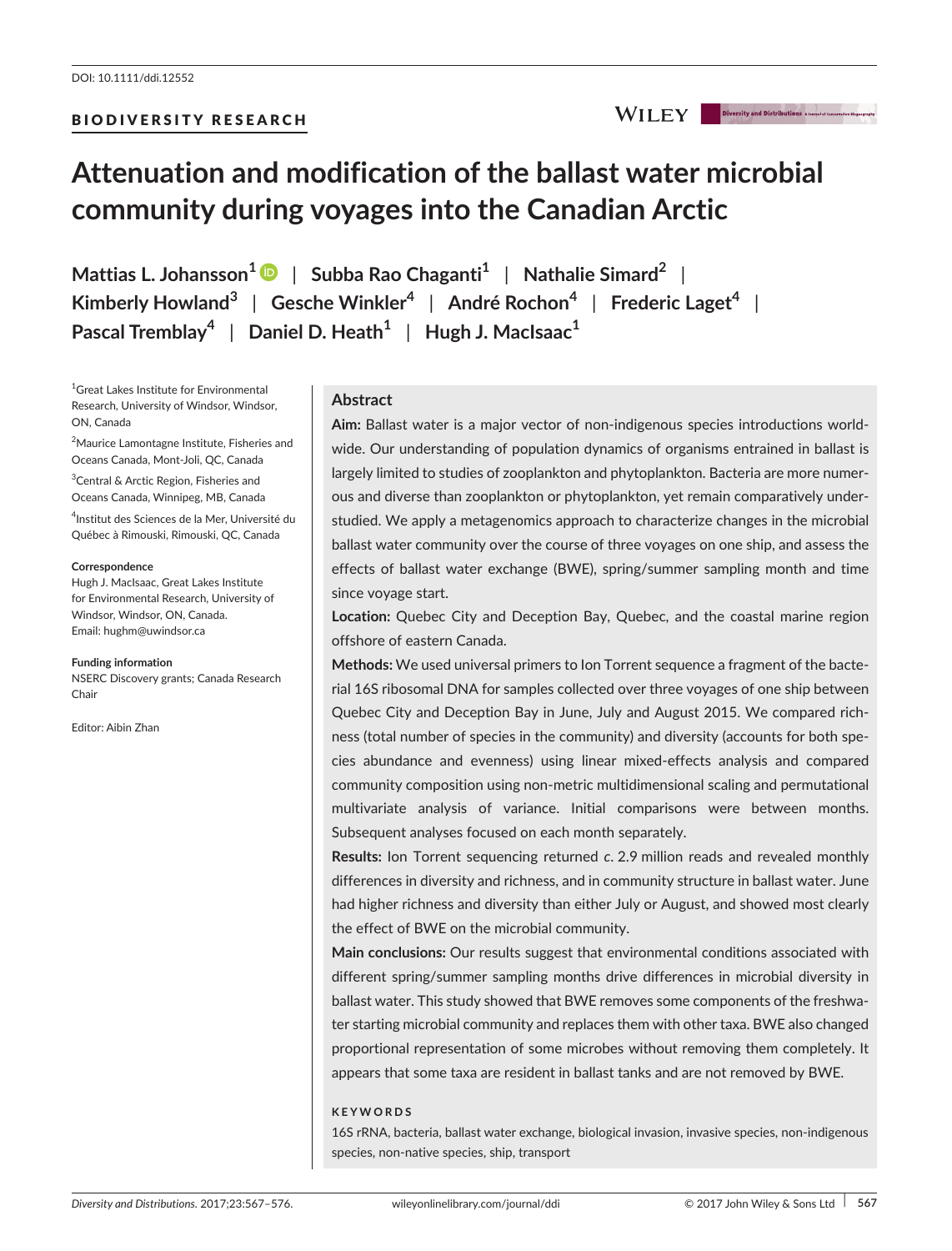# **1** | **INTRODUCTION**

Ships have used ballast water for stability and trim for over 150 years (Carlton, 1985; Ruiz et al., 2000). As cargo is unloaded, water is pumped into ballast tanks to offset the weight removed from the vessel and maintain trim. This ballast water is subsequently pumped out into another port as cargo is taken aboard (Carlton, 1985). Water pumped into ballast tanks contains a diverse community of organisms present in the loading port, including microbes, plankton, nekton and organisms living on or within the sediment (Briski et al., 2012; Carlton, 1985). It is now well established that some of these organisms are able to survive the voyage and establish populations in receiving waters (e.g., Briski et al., 2012; Carlton & Geller, 1993). Exploration into the role of ballast water in transporting organisms from one port to another increased in the early 1970s, with attention initially focused on disease-causing bacteria (Carlton, 1985; Inter-Governmental Maritime Consultative Organization, 1973). The introduction via ballast water of a few highly visible and damaging species, such as the zebra mussel (*Dreissena polymorpha*) to the Great Lakes (Hebert, Muncaster, & Mackie, 1989), focused international attention on the problem. The first measures to control the transport of organisms in ballast water were implemented in the late 1980s. Initially voluntary, mid-ocean ballast water exchange (BWE) or tank flushing of residual water is now mandated by the governments of the United States and Canada for vessels entering the Canadian or American Exclusive Economic Zones (EEZ; Canadian Coast Guard, 1989; Canada Shipping Act SOR/2011-237; United States Coast Guard, 1993; US Code of Federal Regulations 33 CFR 151), and is recommended by the International Maritime Organization (IMO, 2008). Vessels exclusively transiting coastal waters within one country's EEZ are not required to perform BWE, but some may do so voluntarily (S. Bailey, personal communication, December 15, 2016), as is the case with our study vessel.

Ballast water exchange limits the transport of organisms in several ways. In cases where the source port is fresh water, BWE raises the salinity of the water in tanks above the tolerance level of freshwater organisms that may remain following discharge of the original ballast water, thereby killing them (Bailey et al., 2011). In cases where the destination port is fresh water, the oceanic organisms taken up during BWE are likewise killed by the low salinity of the new environment when they are released (Gray, Johengen, Reid, & MacIsaac, 2007; MacIsaac, Robbins, & Lewis, 2002). Irrespective of whether the source port is fresh water or marine, BWE discharges water potentially containing high concentrations of organisms in deep, high-salinity waters far from shore, where they will likely die or otherwise do little harm (Bailey, 2015). In reality, coastal marine species may not be completely purged during BWE and are less affected by changes in salinity than freshwater species, while BWE may actually add potentially harmful oceanic species that can survive in saltwater recipient ports (Bailey, 2015; Cordell et al., 2009; Roy, Parenteau, Casas-Monroy, & Rochon, 2012). In addition, ballast water may be reseeded with microbes from biofilms or sediments within the ballast tank, which may contain resting or resistant stages which are capable of surviving BWE (Drake, Doblin, & Dobbs, 2007; Drake et al., 2005). Thus, as BWE partially

relies on exceeding the salinity tolerance of transported organisms, mid-ocean BWE is most effective at preventing the transport of organisms between freshwater ports (Bailey et al., 2011).

Even without BWE, many organisms in ballast tanks die during the voyage owing to changes in temperature, decreased oxygen concentration, starvation, and toxicity associated with antifouling paint in the ballast tanks, although mortality rates likely depend on voyage length (e.g., Carlton, 1985; Mimura, Katakura, & Ishida, 2005). However, our knowledge of the population dynamics of organisms entrained in ballast water is based mainly on studies of eukaryotes, particularly phytoplankton (e.g., Gollasch, Lenz, Dammer, & Andres, 2000; Olenin, Gollasch, Jonušas, & Rimkutė, 2000; Paolucci, Ron, & MacIsaac, In Press) and zooplankton (e.g., Ghabooli et al., 2016; Gollasch, Rosenthal et al., 2000; Olenin et al., 2000). Although bacteria are numerically dominant in the aquatic environment (Drake et al., 2007), comparatively little is known about their diversity and dynamics in ballast water. This knowledge gap stems from multiple sources, including the small size and limited morphological diversity of bacteria and the difficulty (or impossibility) in culturing many species under laboratory conditions (Rappé & Giovannoni, 2003). However, available information indicates that bacterial dynamics may be complex. Bacteria concentration and/ or biomass may decrease (Drake et al., 2002; Seiden, Way, & Rivkin, 2011), remain relatively consistent (Burkholder et al., 2007; Mimura et al., 2005) or even increase over time during a voyage (Seiden, Way, & Rivkin, 2010; Tomaru, Kawachi, Demura, & Fukuyo, 2014). Many studies also suggest that BWE does little to impact the concentration of bacteria in ballast water (Burkholder et al., 2007; Drake et al., 2002; Mimura et al., 2005; Seiden et al., 2011), although this research has primarily been performed on transoceanic ships that collect and discharge ballast water in coastal (marine or estuarine) rather than fresh water.

Early studies of microbial communities in ballast water were limited by difficulty in identifying species (but see Tomaru et al., 2014). The advent of high-throughput sequencing and metagenomic approaches has begun to fill this knowledge gap and inform our understanding of bacterial communities world-wide, including in ballast water (e.g., Aridgides et al., 2004; Brinkmeyer, 2016; Fujimoto et al., 2014; Pagenkopp Lohan, Fleischer, Carney, Holzer, & Ruiz, 2015). These approaches, which typically involve DNA sequencing of the bacterial 16S ribosomal RNA gene (16S rRNA) and subsequent matching of DNA sequences to known bacterial groups, provide a vastly more detailed view of the microbial community in ballast water. However, metagenomics studies on the bacterial ballast water community are still rare. The few papers that have been published to date provide detailed information on the diversity of microbes in ballast water related either to water sources (Brinkmeyer, 2016; Ng et al., 2015) or to effects of alkali treatment (Fujimoto et al., 2014). None of the metagenomics papers published to date examine changes that occur over the course of a voyage, or that might be associated with BWE.

In this study, we utilized next-generation sequencing metagenomics to characterize the bacterial community in ballast water during repeated voyages of a single vessel, the *M/V Arctic*, from Quebec City, Quebec, Canada, to Deception Bay, Quebec, during summer 2015. We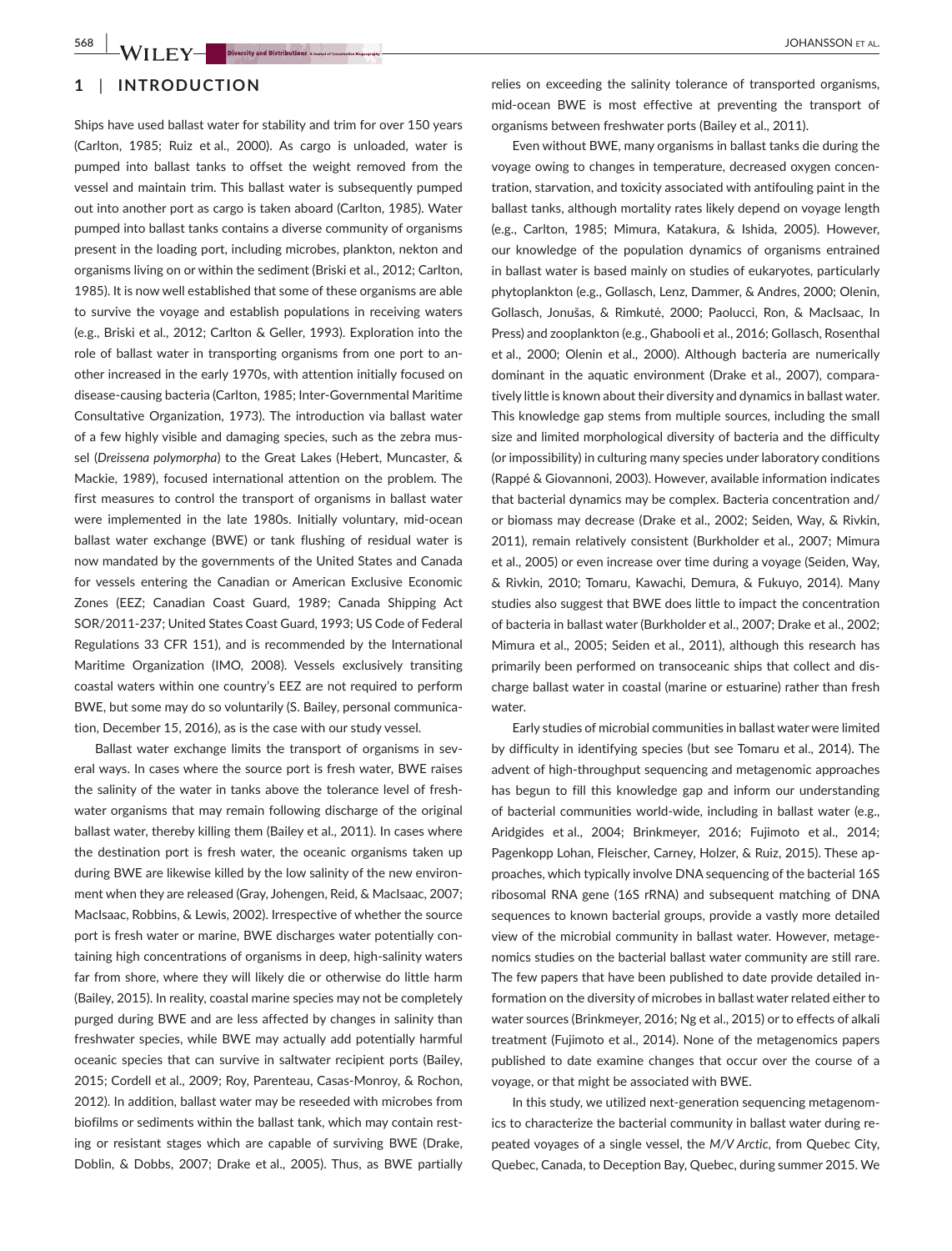sampled both source and destination ports and sampled repeatedly from ballast tanks that underwent no, early or late BWE. We used universal bacterial primers to PCR amplify the 16S rRNA gene and next-generation sequencing to characterize the diversity and relative abundance of bacteria in the ballast water, as well as the effects of BWE and ballast water age. We also compared the bacterial community in source and recipient ports with that in ballast water to identify a signature of bacterial uptake and transport, potentially indicating the movement of species from one region to another.

# **2** | **METHODS**

#### **2.1** | **Sample collections**

Samples were collected over the course of three voyages of the *M/V Arctic* starting in Quebec City (freshwater port) and finishing in Deception Bay (saltwater port) in June, July and August 2015. The *M/V Arctic* is a bulk carrier with a length and a beam of 220.82 and 22.93 m, respectively, and a gross register tonnage of 20,236 t. The ship has seven ballast tanks on both port and starboard sides, and a maximum ballast water capacity of 28,161  $\text{m}^{3}$ . All BWE used the sequential method, which is a process by which a ballast tank is first emptied and then refilled with new ballast water to achieve at least a 95% volumetric exchange. The *M/V Arctic* operates as a Canadian domestic vessel (i.e., sailing exclusively within the Canadian Exclusive Economic Zone) and performs voluntary BWE in coastal waters. This may limit the efficacy of reducing organism abundance as compared to mid-ocean exchange. In each voyage, three separate ballast tanks (one per treatment) were designated as control (no BWE performed), early exchange (BWE performed in Jacques Cartier Strait; mean distance from shore: 33 km) and late exchange (BWE performed in Strait of Belle Isle; mean distance from shore: 43 km) (Figure 1). Samples were collected from each tank early in the voyage, before and after BWE in Jacques Cartier Strait (control and early exchange tanks), before and after BWE in Belle Isle Strait (control and late exchange tanks) and from all tanks immediately before discharge in Deception Bay. Samples were also collected from the harbours at Quebec City and Deception Bay at the start and end of each voyage. Concurrent with sampling, temperature and salinity at the sampling location (ballast tank or port) were measured with a SBE 19plus V1 CTD (Seabird Electronics). Maximum depth of each ballast tank was assessed with a weighted rope, to identify appropriate sampling depths to represent the complete water column and to avoid hitting the bottom of the ballast tank and resuspending sediment with our deepest samples. At each sampling point, a Niskin bottle was used to sample 5 L each from the surface, mid-depth and bottom of the ballast tank. These samples were mixed, filtered through a 20-μm Nytex sieve to remove larger planktonic organisms and organic material, and three *c*. 250 ml samples collected and filtered through 0.2-μm polyethersulphone membrane filters (PALL Life Sciences) to collect bacterial cells. All samples were immediately pre-filtered through 20-μm Nytex mesh after collection. June samples were filtered and preserved immediately after pre-filtering, while July and August samples were held at ambient

temperature and filtered and preserved within 2 hr. While this delay may have allowed for some bactivory, we consider that this should be relatively minor as overall bacterial community structure has been shown to be resilient to predation in micro- or mesocosm experiments over much longer time-scales (e.g., 24 hr, Suzuki, 1999; 8 days, Baltar et al., 2016). Filters were preserved in a high-salt solution (25 mm sodium citrate, 10 mm EDTA, 5.3 m ammonium sulphate, pH 5.2) at ambient temperature prior to DNA extraction.

# **2.2** | **DNA extraction, PCR and Ion Torrent sequencing**

Filters were rinsed with nanopure  $H_2O$  using a vacuum-filtering apparatus to remove salts prior to extraction. DNA was extracted from whole or half filters using either a standard phenol–chloroform extraction protocol or EZ-10 Spin Column Soil DNA Mini-Preps Kit (Bio Basic Inc., Markham, ON, Canada).

Bacterial 16S rDNA was PCR-amplified using primers 787f (Roesch et al., 2007, 5′-ATTAGATACCCNGGTAG-3′) and B-1046R (Sogin et al., 2006, 5′-CGACAGCCATGCANCACCT-3′) in 21 μl reactions containing 1.0 μl of template DNA (diluted 1:10), 1.0 μl 25 mm MgCl<sub>2</sub> (Genscript, Piscataway, NJ, USA), 0.5 μl 10 mm dNTPs (Bio Basic), 0.5 μl each 10 mm primer, 2.5 μl 10× PCR buffer (Genscript) and 0.1 μl 5 U/μl *Taq* polymerase (Genscript). PCR primers were tagged with UniA (5′-ACCTGCCTGCCG-3′) and UniB (5′-ACGCCACCGAGC-3′) tails for next-generation sequencing. Cycling conditions for PCR were: an initial denaturation step of 95°C for 1 min, 35 cycles of 95°C for 15 s, 55°C for 15 s and 72°C for 30 s, and a final extension at 72°C for 7 min.

PCR products were cleaned with Agencourt Ampure XP (Beckman Coulter, Mississauga, ON, Canada) to remove unincorporated primers, primer dimer and short PCR products. Samples were assigned a unique 10- to 12-bp IonX barcode to allow separation of sample data after next-generation sequencing. IonX barcodes and sequencing adaptors were ligated to the initial PCR products as a single oligonucleotide construct incorporating the complement to the 5′ overhang sequence on the initial PCR primers, an IonX barcode and a sequencing adaptor. Ligations occurred in a 25-μl PCR that contained 10 μl of Ampure-cleaned PCR product, 2.5 μl of 10× PCR buffer (Genscript), 1.0 μl 20 mm MgCl<sub>2</sub> (Genscript), 0.5 μl 10 mm dNTPs (Bio Basic Inc.), 0.5 μl each 10 mm second-stage primer and 0.1 μl Taq polymerase. Thermocycler conditions for second-stage PCR consisted of an initial denaturation at 94°C for 2 min, followed by six cycles of 94°C for 30 s, 60°C for 30 s and 72°C for 1 min, followed by a final extension at 72°C for 5 min. Second-stage PCR products were cleaned using Ampure XP, combined, concentrated via isopropanol precipitation and purified via agarose gel electrophoresis and subsequent gel extraction using a Qiagen MinElute Gel Extraction Kit (Qiagen Inc.). Extracted PCR products were analysed for DNA quantity and purity using an Agilent 2100 Bioanalyzer with a High Sensitivity DNA kit (Agilent, Santa Clara, CA, USA). The pooled DNA was diluted to 55 pm and sequenced using an Ion 318 Chip kit and Ion PGM Sequencing 400 kit on an Ion Personal Genome Machine (PGM, Thermo Fisher Scientific).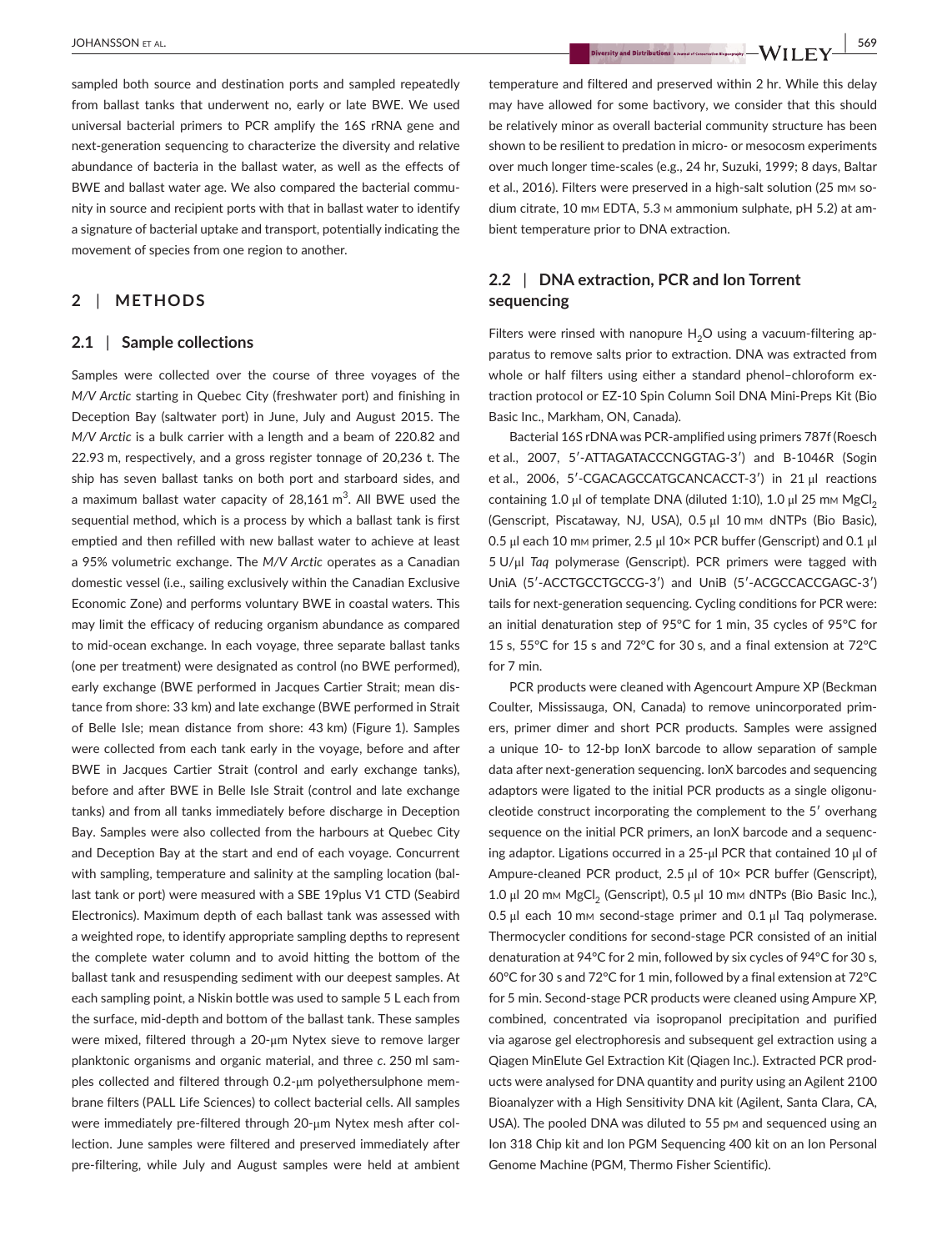

FIGURE 1 Map of the *M/V Arctic's* approximate route (*c*. 3,100 km). Ballast water exchange areas are indicated by dark patches over the dotted line (blue, nearest Quebec City: Jacques Cartier Strait, red: Strait of Belle Isle). Approximate ballast water sampling points are indicated by stars. [Colour figure can be viewed at wileyonlinelibrary.com]

# **2.3** | **Data processing**

After sequencing was completed, sequence reads were filtered within the PGM software to remove polyclonal and low-quality sequences.

Also, sequences that matched the PGM 3′ adaptor were trimmed. Further metagenomics data processing was performed using the UPARSE algorithm (Edgar, 2013) using the default parameters. Cluster analysis was used to determine operational taxonomic units (OTUs) by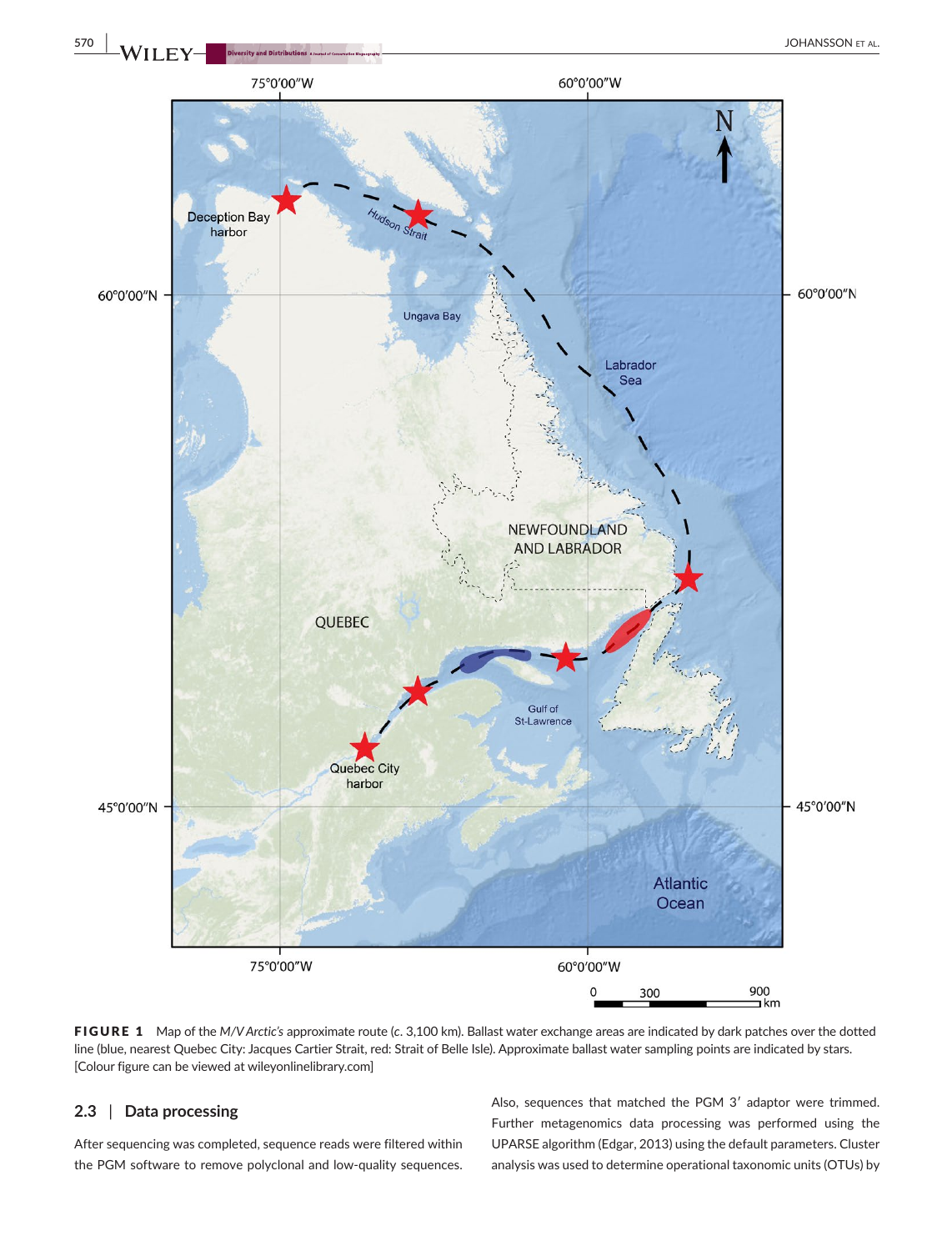clustering similar sequences based on a 97% similarity threshold and taxonomy was assigned using the Ribosomal Database Project (RDP). As the 97% similarity threshold was used to create OTUs, the relative abundance of organisms was collected using an 80% sequence match at the lowest possible taxonomic level (Hildebrand, Tadeo, Voigt, Bork, & Raes, 2014) to construct bacterial community composition structure. We constructed rarefaction curves (Figures S1–S3) in PAST and, in order to ensure that analysis only included samples with a good representation of diversity, samples with fewer than 1,000 sequences/sample were excluded from analysis.

# **2.4** | **Statistical analysis**

The Shannon-Wiener (H) alpha diversity estimator and Chao1 richness estimator were calculated for each replicate sample using past v3.12 software (Hammer, Harper, & Ryan, 2001). Linear mixed-effects analysis was performed using the LME4 package in R (Bates, Mächler, Bolker, & Walker, 2015; R Core Team, 2016) to examine the role of treatment (control, ballast exchange, or port), sampling month and days from voyage start on species diversity and richness while controlling for repeated sampling of the same ballast tanks (Schank & Koehnle, 2009). We used likelihood ratio tests to assess the significance of each predictor. Here, we constructed a full model including all factors and compared it with simplified models that dropped each predictor in turn using a chi-square test to assess the significance of each predictor.

Random sampling at multiple research stages (field sampling, DNA extraction, PCR and sequencing) may artificially inflate β-diversity if rare species are included (Zhan & MacIsaac, 2015). Thus, we trimmed the data set to exclude OTUs with fewer than 1,000 total reads across all samples. This approach is conservative in focusing solely on the most common OTUs in our microbial community analysis. We calculated distance matrices among samples using the Bray–Curtis index and used these distances for two-dimensional non-metric multidimensional scaling (NMDS) using the "metaMDS" function from the <sup>r</sup> package vegan (Oksanen et al., 2016). The significance of differences between NMDS communities was assessed using a permutational multivariate analysis of variance (PERMANOVA) as implemented in the "Adonis" function in the r package vegan. Differences among sample groups were assessed using similarity percentages (SIMPER) and pairwise PERMANOVA in PAST. *p*-Values for pairwise comparisons were adjusted using a sequential Bonferroni correction for multiple comparisons. Initial analysis was performed using all replicate samples. Further analysis was performed using samples separated by month.

## **3** | **RESULTS**

#### **3.1** | **Environmental data**

Water temperatures in the port of Quebec City at the start of the June voyage was approximately 17°C, while for the July and August voyages temperatures averaged approximately 22°C. Initial temperature within the ballast tanks was similar, ranging from approximately 15–16°C in June and from 21 to 23°C in both July and August. Over the course of the voyage, temperature declined gradually to lows of 1–5°C in June, 3°C in July and 6°C in August, reflecting temperature at Deception Bay at the time of arrival.

Initial salinity in the ballast tanks for all 3 months was largely consistent with fresh water collected from Quebec City port (average: 0.8 psu, range: 0.1–7.6 psu). The high end of the starting salinity range was driven by one ballast tank with elevated starting salinity (7.6 psu, June late exchange tank), likely due to incomplete ballast exchange. Postexchange ballast for all 3 months had salinity values approaching that of seawater, averaging 25.3 psu (range: 20.4–27.7 psu). Deception Bay salinity ranged widely, from 6.2 psu in June—likely due to the influence of freshwater flows and the continued presence of sea ice in the bay—to 24.7 and 27.6 psu in July and August, respectively, reflecting estuarine conditions in the bay during summer.

## **3.2** | **Complete genetic results**

Approximately 6.6 million Ion Torrent sequence reads were obtained for 124 samples. After quality control, slightly more than 2.9 million reads—representing 3,220 OTUs—remained. Although the distribution of reads was relatively even among sampling months, with 774,835 non-singleton reads for June, 843,287 reads for July and 1,292,076 for August, the distribution of OTUs was very uneven. June had 2,975 unique OTUs in 32 samples, July had 270 OTUs in 39 samples and August had 415 OTUs in 44 samples. To focus our examination of the effect of ballast water treatment in different months on the most common microbiota samples at the OTU level, we further trimmed the data set to exclude OTUs with fewer than 1,000 total reads.

When analysing all samples collectively, both sampling month  $(y^2 = 128.11, p < .0001)$  and days from voyage start  $(y^2 = 7.06,$ *p* = .008) significantly affected Chao1 species richness. There was no significant difference in Chao1 between treatments (port samples or ballast tanks before or after the exchange,  $\gamma^2$  = 8.53, *p* = .073). Chao1 values in June were 351 ± 35 (*SE*) higher than those in July and  $333 \pm 27$  higher than August (Figure 2). Values in July and August were very similar, with an average difference of  $16 \pm 30$ . Overall, richness declined with time. During a voyage, each additional day resulted in a mean decline in Chao1 richness of *c*. 8 ± 3. Sampling month also significantly altered Shannon *H* diversity ( $\chi^2$  = 125.54, *p* < .0001). There was no significant effect of either days from voyage start ( $\chi^2$  = 2.02,  $p = .16$ ) or treatment (BWE/port sampling,  $\chi^2 = 3.91$ ,  $p = .42$ ) on Shannon *H* diversity. As with Chao1 richness, Shannon *H* values in June were  $2.50 \pm 0.24$  higher than in July and  $1.91 \pm 0.18$  higher than in August (Figure 2). Shannon *H* values were significantly lower in July than in August with a mean decrease of  $0.60 \pm 0.19$ .

Bacterial communities were significantly different between months (PERMANOVA, F = 11.33, p = .001). Mean dissimilarity was 67.3% in our SIMPER analysis, with differences most pronounced between June and later months. These differences were also apparent in the NMDS analysis (Figure 3).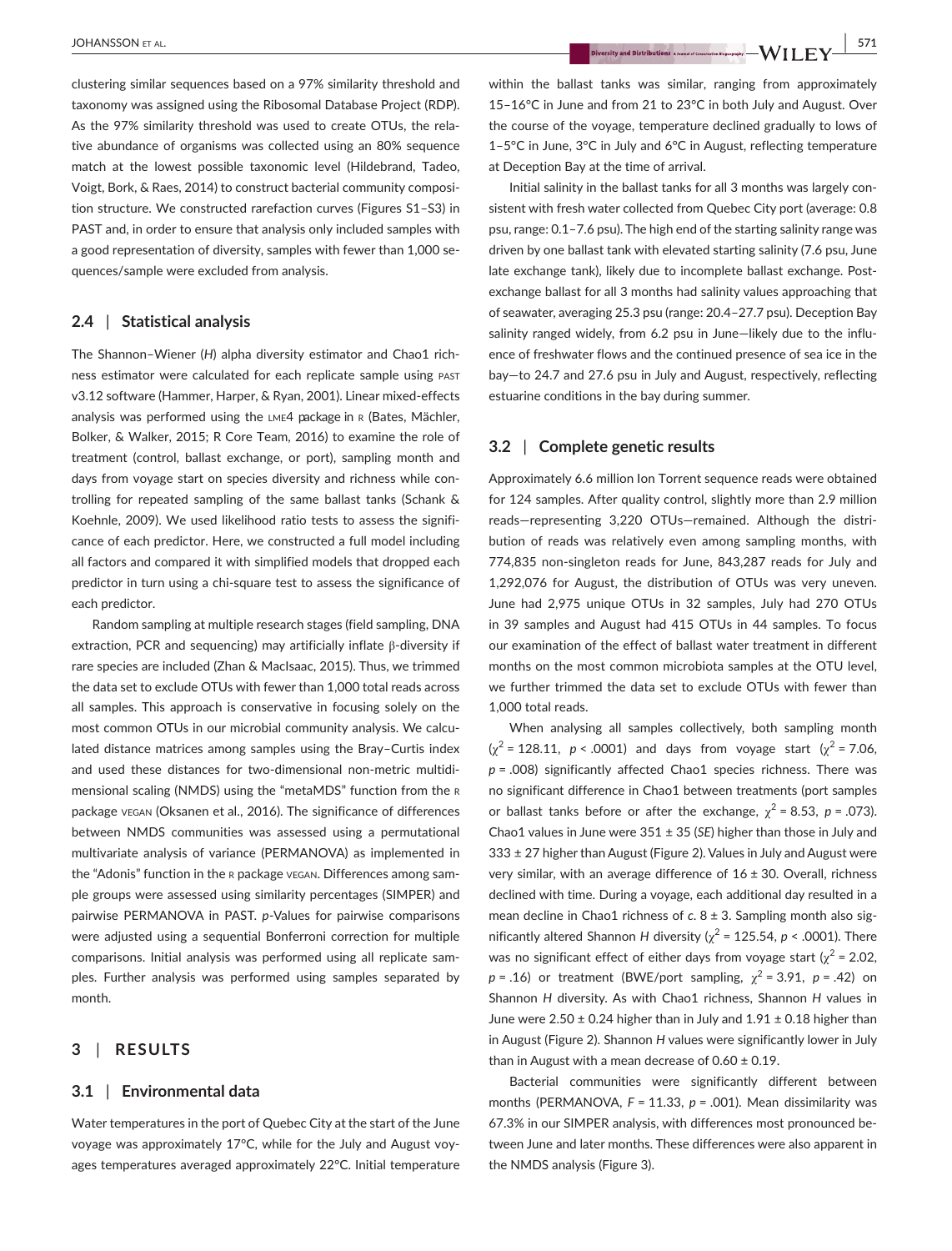

FIGURE 2 Box and Whisker plots of bacterial species richness (left) and diversity (right) over all 3 months based upon operational taxonomic units detected in ballast water. Thick bar is median, boxes represent the middle 50% of the data, and whiskers represent the upper and lower quartiles (i.e., the largest 25% and smallest 25% of the data)



FIGURE 3 Two-dimensional non-metric multidimensional scaling (NMDS) plot for all months

#### **3.3** | **June results**

Analysing June separately, neither Chao1 nor Shannon *H* varied significantly with either days from voyage start (Chao1  $\chi^2$  = 3.67,  $p = .055$ , Shannon *H*  $\chi^2$  = 3.63,  $p = .057$ ) or port versus ballast tank treatment (Chao1  $\chi^2$  = 5.51, *p* = .24, Shannon *H*  $\chi^2$  = 3.36, *p* = .50). However, the composition of the bacterial community differed significantly between treatments (PERMANOVA, *F* = 3.50, *p* = .001). We identified significant community differences between most treatment pairs (SIMPER & PERMANOVA, Table 1), except for Deception Bay versus post-BWE (*p* = .414), Quebec City versus control tanks (*p* = .214) and Quebec City versus Deception Bay (*p* = .099). Except for the lack of differences between Quebec City and Deception Bay samples, NMDS results support these findings, with considerable

overlap between Deception Bay (DPort) and post-exchange (Postexch), and Quebec City (QPort) and control groups (Figure 4). The lack of differences between Quebec City and Deception Bay may best be explained by the low power of the statistical test owing to low sample number, as SIMPER analysis revealed an overall average dissimilarity of 78.9%, and the groups did not overlap in the NMDS plot (Figure 4).

Regarding the changes associated with BWE in June, the SIMPER analysis included 75 OTUs with >50 total reads across both treatments. Of these 75 OTUs, 21 increased and 54 decreased their number of reads. 16S rRNA gene amplicon sequence data analysis revealed that microbial community structure characterized at the genus level was altered by BWE during June (Figure S4). Microbial communities of control tanks and exchange tanks were similar to the composition of samples from Quebec City, with *Actinobacter* (Actinobacteria), *Trabulsiella* and *Enterobacter* (Gammaproteobacteria), *Acidovorax*, *Curvibacter* and *Bordetella* (Betaproteobacteria) and Sphingobacteria being particularly prominent, averaging 50% of the relative abundance across all samples. In one exchange tank, Flavobacteria was a major component of the microbial community pre-exchange, but declined markedly thereafter.

# **3.4** | **July results**

For July samples, Chao1 did not differ significantly with either days from voyage start ( $\chi^2$  = 2.76, *p* = .10) or treatment ( $\chi^2$  = 3.13, *p* = .54) and Shannon *H* increased significantly with days from voyage start ( $\chi^2$  = 31.43, *p* < .0001) but did not differ significantly among treatments ( $\chi^2$  = 8.14, *p* = .09). For each additional day of the voyage, Shannon *H* increased by 0.13 ± 0.02. However, the bacterial community did not differ significantly between treatments in July (PERMANOVA,  $F = 1.84$ ,  $p = .067$ ). This is reflected in the considerable overlap between groups in the NMDS (Figure 4). SIMPER analysis identified 11 OTUs with >50 total reads, all of which increased after BWE. Similar to June, *Trabulsiella* and *Enterobacter* were common both before and after BWE in July, although both increased in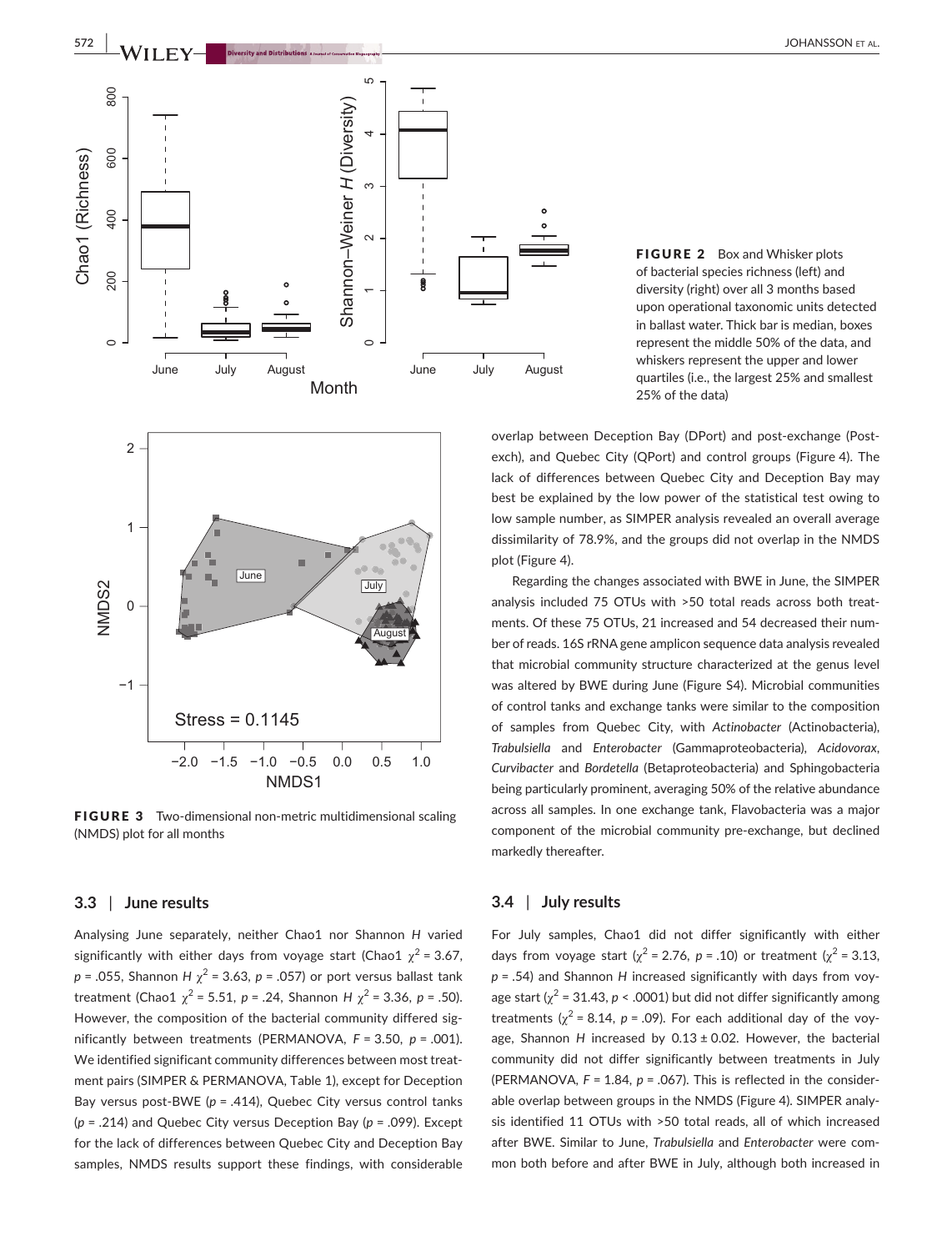TABLE 1 Similarity percentage (SIMPER) results (above the diagonal) and pairwise permutational multivariate analysis of variance (PERMANOVA) probabilities (below the diagonal)

| June    | Control      | <b>Dport</b> | Post    | Pre    | <b>Qport</b> |
|---------|--------------|--------------|---------|--------|--------------|
| Control |              | 74.73        | 70.74   | 65.74  | 44.91        |
| Dport   | 0.0118       |              | 69.21   | 78.22  | 78.93        |
| Post    | 0.0027       | 0.414        |         | 76.1   | 74.94        |
| Pre     | 0.0034       | 0.0331       | 0.0093  |        | 65.18        |
| Qport   | 0.214        | 0.0988       | 0.0109  | 0.0466 |              |
| July    | Control      | <b>Dport</b> | Post    | Pre    | <b>Qport</b> |
| Control |              | 59.37        | 59.4    | 54.7   | 63.87        |
| Dport   | 0.233        |              | 52.52   | 64.73  | 85.39        |
| Post    | 0.14         | 0.0978       |         | 59.28  | 72.59        |
| Pre     | 0.0443       | 0.5613       | 0.0322  |        | 45.46        |
| Qport   | 0.0331       | 0.3235       | 0.095   | 0.7577 |              |
| August  | <b>Qport</b> | Pre          | Control | Post   | <b>Dport</b> |
| Qport   |              | 36.3         | 41.42   | 43.71  | 61.92        |
| Pre     | 0.431        |              | 49.68   | 52.17  | 65.33        |
| Control | 0.2287       | 0.0286       |         | 46.75  | 59.38        |
| Post    | 0.2086       | 0.0326       | 0.8445  |        | 60.29        |
| Dport   | 0.3095       | 0.0296       | 0.1992  | 0.4634 |              |

Qport, Quebec City port; Pre, pre-exchange; Post, post-exchange; Dport, Deception Bay port.

absolute number of reads after BWE (Figure S5). In July samples *Vibrio* (Gammaproteobacteria), and *Mycoplasma* (Mollicutes), increased in abundance in both treated and control tanks such that they were a significant component of the microbial community in all tanks late in the voyage.

# **3.5** | **August results**

For August, neither Chao1 nor Shannon *H* varied significantly in relation to voyage length (Chao1  $\chi^2$  = 0.04, *p* = .85, Shannon *H*  $\chi^2$  = 2.16, *p* = .14). However, we identified near-significant differences between treatments for Chao1 ( $\chi^2$  = 9.31,  $p$  = .054) and significant treatment differences for Shannon *H* ( $\chi^2$  = 13.98, *p* = .007). Here, differences appeared to be driven by higher diversity in Deception Bay relative to the other samples, whereas all the remaining treatments are relatively similar to one another (Figure S6). Similar to July, the bacterial community did not differ significantly between treatments in August (PERMANOVA *F* = 2.01, *p* = .053), and groups overlapped significantly in the NMDS plot (Figure 4). During August, 24 OTUs with >50 total reads differed across BWE in our SIMPER analysis, of which all but one increased after BWE. As in previous months, *Trabulsiella* and *Enterobacter* were common in both treatments. *Vibrio* and *Mycoplasma* were also common before and after BWE during August, with the four genera together accounting for 90% of the community composition. No significant variations were noticed between the treatments.

 **|** JOHANSSON et al. **573**



FIGURE 4 Two-dimensional non-metric multidimensional scaling (NMDS) plots for June, July and August separately. Qport, Quebec City port; Pre-exch, pre-exchange; Post-exch, post-exchange; Dport, Deception Bay port. [Colour figure can be viewed at wileyonlinelibrary.com]

# **4** | **DISCUSSION**

In the present study, we utilized Ion Torrent next-generation sequencing to characterize changes in the microbial community over the course of three voyages of the *M/V Arctic* between Quebec City and Deception Bay in summer of 2015. As reflected in the substantially lower water temperature in June (*c*. 16°C) versus July or August (*c*. 23°C), environmental factors associated with spring versus summer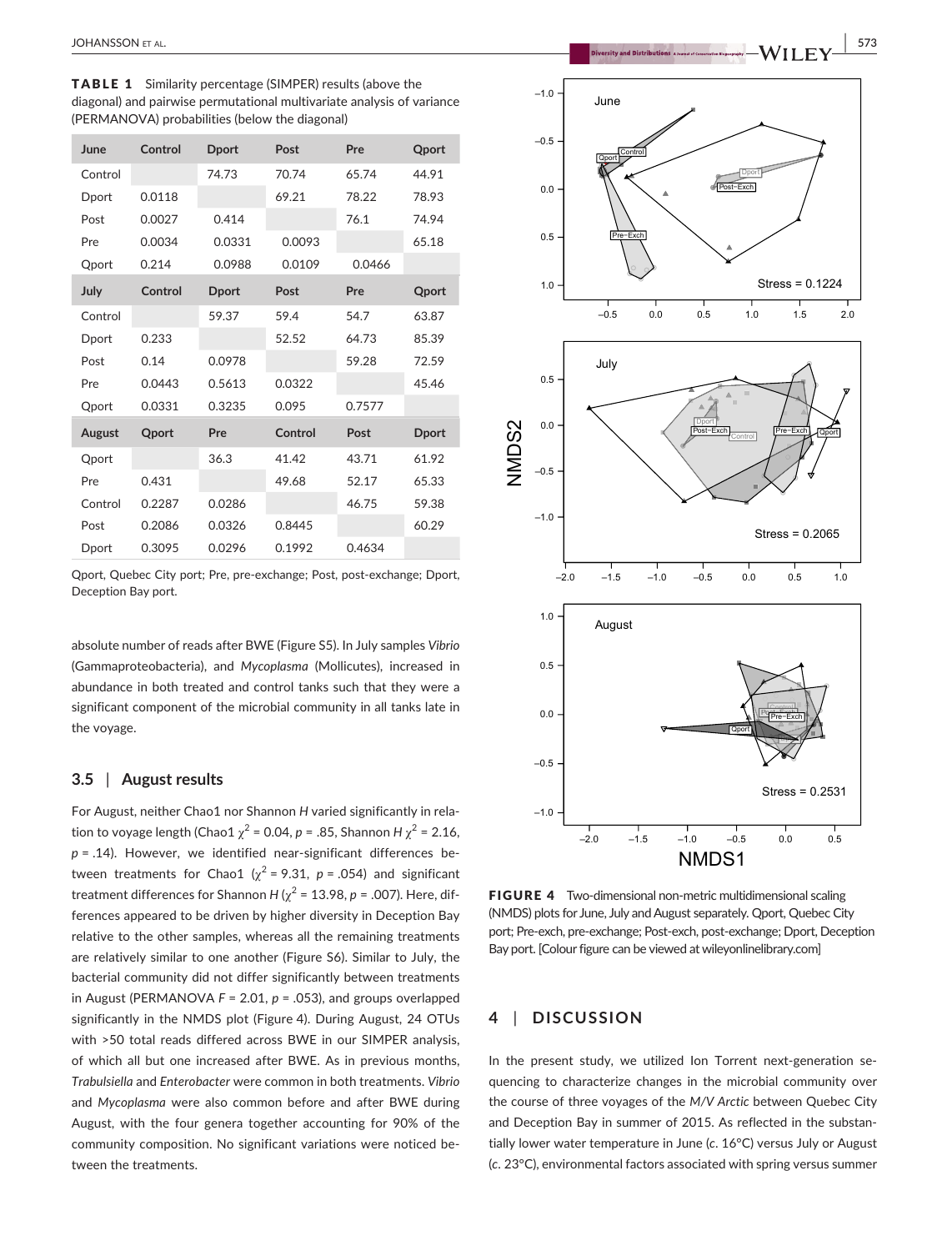**574 |**  JOHANSSON et al.

sampling months were the strongest drivers of ballast water microbial diversity. Our June samples had by far the highest richness and diversity, with an order of magnitude greater number of OTUs present versus July or August, even though sequence reads were similar across all months. Our seasonal results are also consistent with other studies that demonstrated seasonal peaks in diversity and abundance of aquatic microbes (e.g., Gilbert et al., 2012; Pernthaler et al., 1998; Salcher, Pernthaler, & Posch, 2011). However, additional sampling throughout the year will be necessary to draw firm conclusions about the specific drivers of microbial biodiversity in the system.

Two of the OTUs we identified are numerically dominant and occur in high numbers across all samples. These two OTUs correspond to members of the genera *Trabulsiella* and *Enterobacter*, respectively. Both genera are facultative anaerobes (Brenner, Krieg, Staley, & Garrity, 2005; Holt & Krieg, 1994), and may be resident in the ballast tanks. Because bacteria are present in biofilms and sediments in the ballast tank (Drake et al., 2005, 2007; Mimura et al., 2005), in addition to the ballast water itself, these may represent a potential reservoir of hardy species that can quickly repopulate newly exchanged ballast water. It is plausible that this occurred during August (not shown), where the number of reads was relatively high immediately preexchange, then dropped to low numbers immediately post-exchange, before increasing gradually to the end of the voyage. Tomaru et al. (2014) observed a similar pattern in which abundance of culturable bacteria initially decreased after BWE and then increased over time, potentially as a result of dilution of cell numbers followed by population growth. These results may also be consistent with previous reports that demonstrated the consistency of bacterial abundances with or without BWE (Burkholder et al., 2007; Drake et al., 2002; Mimura et al., 2005; Seiden et al., 2011).

Because earlier studies were unable to differentiate most of the bacterial diversity in the ballast tanks, differences between a resident community repopulating the ballast tank versus a diverse new oceanic community replacing a diverse coastal community were difficult to distinguish (Drake et al., 2002). Our results, based on powerful new next-generation sequencing techniques, suggest that both situations might occur at different times of the year. In June, many members of the community initially collected from Quebec City appear to have been eliminated by BWE and replaced by different species. In contrast, the community appeared to be much more stable during July and August, possibly owing to repopulation of resident species via resting stages or in biofilms. These results are particularly interesting in the light of the fact that BWE had similar effects on in-tank salinity for all 3 months, raising the salinity from fresh water (average 0.8 psu) to brackish water (average 25.3 psu) in all exchanges, indicating that BWE was exchanging a high proportion of the starting ballast water. Our overall results also suggest that species richness declined gradually over the course of the voyage. This may be consistent with previous research that showed declines in bacterial abundance measures with increasing voyage length (Drake et al., 2002; Seiden et al., 2011). However, it is not clear how comparable the two types of results may be, as next-generation sequence read number has been shown to be an unreliable way of quantifying organism abundance in other organisms (i.e., zooplankton; Sun et al., 2015).

Because invasion risk is in part related to the number of species introduced (e.g., MacIsaac & Johansson, In Press), our results suggest that the risk of successful invasion by new microbial species varies widely over time, with greater threats corresponding with periods of diversity blooms in source ports. However, while the potential risk of invasion may vary seasonally for bacteria, it is likely that it is usually high, given the vastly higher concentrations of bacteria compared with other taxonomic groups in ballast water (i.e., 6–8 orders of magnitude; Carlton & Geller, 1993; Drake et al., 2007; Ruiz et al., 2000). High propagule pressure (species introduction effort) and high colonization pressure (number of species introduced) would seem to predispose bacteria to a pattern of invasiveness when transported. Our data reveal distinctly mixed messages for the effectiveness of BWE for preventing the spread of microbes between ports. While it is clear in the June data that the microbial community changes significantly as a result of BWE and that abundances of many OTUs are sharply reduced, results from all 3 months—but especially from July and August—suggest that some hardy species are able to persist in ballast tanks. This result is in spite of the fact that salinities increased markedly as a result of BWE (although not to the salinity of full seawater). The presence of these same few hardy species in our ballast tanks and in the port at Deception Bay raises the possibility that some species may have been transported there via ballast water. Whether these species were introduced or are native and common remains an open question. However, these results suggest that ballast water treatment will be necessary to limit the spread of microbes via ballast water. As these treatments are already proposed and are due to become mandated in 2017 for newly built vessels travelling outside of any single nation's exclusive economic zone (IMO, 2008), one question that remains is how effective these treatment approaches will be. This is already an active area of research (e.g., Fujimoto et al., 2014), and one where next-generation sequencing approaches, such as those used here, will play a major role. For vessels like the *M/V Arctic* that exclusively travel within the coastal waters of a single nation, and which will be exempt from new ballast water treatment requirements, the risk of transporting microbes via ballast water will likely remain high. Further research is needed to understand the magnitude of this risk.

#### **ACKNOWLEDGEMENTS**

The authors would like to thank C. Venney for valuable assistance in the molecular laboratory. Funding was provided by NSERC Discovery grants to DDH and HJM, and a Canada Research Chair to HJM. The manuscript was substantially improved by two anonymous referees and Editor Aibin Zhan.

## **AUTHOR CONTRIBUTIONS**

M.L.J. and S.R.C. designed the study, performed genetic laboratory work and wrote the manuscript; N.S. designed the study, performed fieldwork and edited the manuscript; K.H., designed the study and edited the manuscript; G.W. and A.R. advised on project design and edited the manuscript; F.L. and P.T. performed fieldwork and edited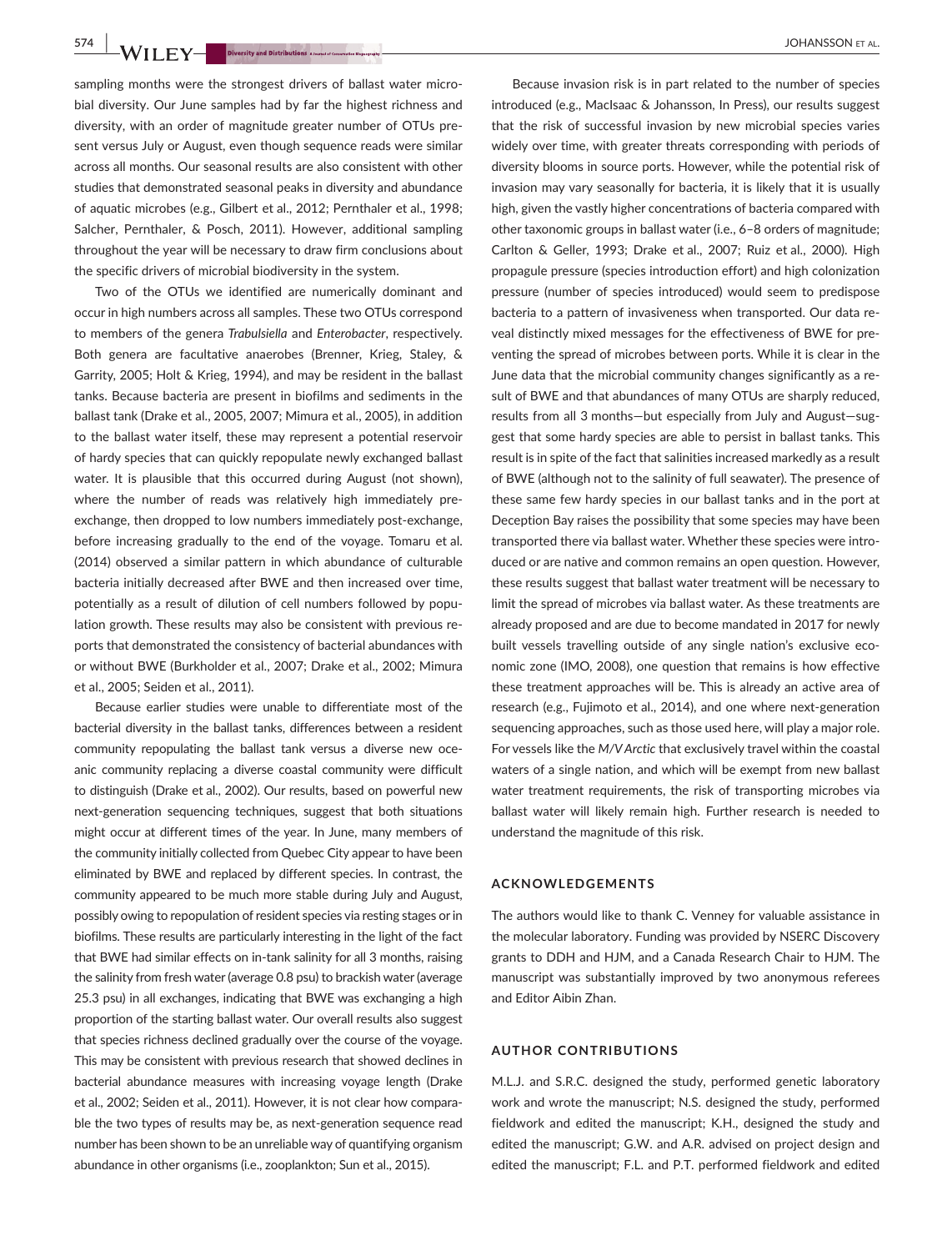## **REFERENCES**

- Aridgides, L. J., Doblin, M. A., Berke, T., Dobbs, F. C., Matson, D. O., & Drake, L. A. (2004). Multiplex PCR allows simultaneous detection of pathogens in ships' ballast water. *Marine Pollution Bulletin*, *48*, 1096–1101.
- Bailey, S. A. (2015). An overview of thirty years of research on ballast water as a vector for aquatic invasive species to freshwater and marine environments. *Aquatic Ecosystem Health & Management*, *18*, 261–268.
- Bailey, S. A., Deneau, M. G., Jean, L., Wiley, C. J., Leung, B., & MacIsaac, H. J. (2011). Evaluating efficacy of an environmental policy to prevent biological invasions. *Environmental Science and Technology*, *45*, 2554–2561.
- Baltar, F., Palovaara, J., Unrein, F., Catala, P., Horňák, K., Simek, K., … Gasol, J. M. (2016). Marine bacterial community structure resilience to changes in protist predation under phytoplankton bloom conditions. *The ISME Journal*, *10*, 568–581.
- Bates, D., Mächler, M., Bolker, B. M., & Walker, S. C. (2015). Fitting linear mixed-effects models using lme4. *Journal of Statistical Software*, *67*,  $1 - 51.$
- Brenner, D., Krieg, N., Staley, J., & Garrity, G. (2005). *Bergey's manual of systematic bacteriology*. New York, NY: Springer-Verlag.
- Brinkmeyer, R. (2016). Diversity of bacteria in ships ballast water as revealed by next generation DNA sequencing. *Marine Pollution Bulletin*, *107*, 277–285.
- Briski, E., Bailey, S. A., Casas-Monroy, O., DiBacco, C., Kaczmarska, I., Levings, C., … MacIsaac, H. J. (2012). Relationship between propagule pressure and colonization pressure in invasion ecology: A test with ships' ballast. *Proceedings of the Royal Society of London. Series B, Biological Sciences*, *279*, 2990–2997.
- Burkholder, J. M., Hallegraeff, G. M., Melia, G., Cohen, A., Bowers, H. A., Oldach, D.W., … Mallin, M.A. (2007). Phytoplankton and bacterial assemblages in ballast water of U.S. military ships as a function of port of origin, voyage time, and ocean exchange practices. *Harmful Algae*, *6*, 486–518.
- Canadian Coast Guard (1989). *Voluntary guidelines for the control of ballast water discharges from ships proceeding to the St. Lawrence River and Great Lakes*. Ottawa, ON: Government of Canada.
- Carlton, J. (1985). Transoceanic and interoceanic dispersal of coastal marine organisms: The biology of ballast water. *Oceanography and Marine Biology*, *23*, 313–371.
- Carlton, J. T., & Geller, J. B. (1993). Ecological roulette: The global transport of nonindigenous marine organisms. *Science*, *261*, 78–82.
- Cordell, J. R., Lawrence, D. J., Ferm, N. C., Tear, L. M., Smith, S. S., & Herwig, R. P. (2009). Factors influencing densities of non-indigenous species in the ballast water of ships arriving at ports in Puget Sound, Washington, United States. *Aquatic Conservation: Marine and Freshwater Ecosystems*, *19*, 322–343.
- Drake, L. A., Doblin, M. A., & Dobbs, F. C. (2007). Potential microbial bioinvasions via ships' ballast water, sediment, and biofilm. *Marine Pollution Bulletin*, *55*, 333–341.
- Drake, L. A., Meyer, A. E., Forsberg, R. L., Baier, R. E., Doblin, M. A., Heinemann, S., … Dobbs, F. C. (2005). Potential invasion of microorganisms and pathogens via "interior hull fouling": Biofilms inside ballast water tanks. *Biological Invasions*, *7*, 969–982.
- Drake, L. A., Ruiz, G. M., Galil, B. S., Mullady, T. L., Friedmann, D. O., & Dobbs, F. C. (2002). Microbial ecology of ballast water during a transoceanic voyage and the effects of open-ocean exchange. *Marine Ecology Progress Series*, *233*, 13–20.
- Edgar, R. C. (2013). UPARSE: Highly accurate OTU sequences from microbial amplicon reads. *Nature Methods*, *10*, 996–998.
- Fujimoto, M., Moyerbrailean, G. A., Noman, S., Gizicki, J. P., Ram, M. L., Green, P. A., & Ram, J. L. (2014). Application of ion torrent sequencing to the assessment of the effect of alkali ballast water treatment on microbial community diversity. *PLoS ONE*, *9*, 1–9.
- Ghabooli, S., Zhan, A., Paolucci, E., Hernandez, M. R., Briski, E., Cristescu, M. E., & MacIsaac, H. J. (2016). Population attenuation in zooplankton communities during transoceanic transfer in ballast water. *Ecology and Evolution*, *6*, 1–8.
- Gilbert, J. A., Steele, J. A., Caporaso, J. G., Steinbrück, L., Reeder, J., Temperton, B., … Field, D. (2012). Defining seasonal marine microbial community dynamics. *The ISME Journal*, *6*, 298–308.
- Gollasch, S., Lenz, J., Dammer, M., & Andres, H.-G. (2000). Survival of tropical ballast water organisms during a cruise from the Indian Ocean to the North Sea. *Journal of Plankton Research*, *22*, 923–937.
- Gollasch, S., Rosenthal, H., Botnen, H., Hamer, J., Laing, I., Leppäkoski, E., … Wallentinus, I. (2000). Fluctuations of zooplankton taxa in ballast water during short-term and long-term ocean-going voyages. *International Review of Hydrobiology*, *85*, 597–608.
- Gray, D. K., Johengen, T. H., Reid, D. F., & MacIsaac, H. J. (2007). Efficacy of open-ocean ballast water exchange as a means of preventing invertebrate invasions between freshwater ports. *Limnology and Oceanography*, *52*, 2386–2397.
- Hammer, Ø., Harper, D. A. T., & Ryan, P. D. (2001). Paleontological statistics software package for education and data analysis. *Palaeontologia Electronica*, *4*, 9–18.
- Hebert, P. D. N., Muncaster, B. W., & Mackie, G. L. (1989). Ecological and genetic studies on *Dreissena polymorpha* (Pallas): A new mollusc in the Great Lakes. *Canadian Journal of Fisheries & Aquatic Sciences*, *46*, 1587–1591.
- Hildebrand, F., Tadeo, R., Voigt, A. Y., Bork, P., & Raes, J. (2014). LotuS: An efficient and user-friendly OTU processing pipeline. *Microbiome*, *2*, 30.
- Holt, J., & Krieg, N. (1994). *Bergey's manual of determinative bacteriology*. Baltimore, MD: The Williams & Wilkins Co.
- IMO (2008). *Guidelines for Ballast Water Exchange (G6). International Maritime Organization*, London, United Kingdom. Retrieved from [http://](http://globallast.imo.org) [globallast.imo.org](http://globallast.imo.org).
- International Maritime Consultative Organization (1973). *International Conference on Marine Pollution. 1973*. Committee III, Text of Draft Resolutions 3, 4, 5, 6, 6A, 6B, and 7 as agreed by the Committee. MP/CONF/DR/1. London: Inter-Governmental Maritime Consultative Organization
- MacIsaac, H. J., & Johansson, M. L. (In Press). Higher colonization pressure increases the risk of sustaining invasion by invasive non-indigenous species. *Aquatic Ecosystem Health and Management*.
- MacIsaac, H. J., Robbins, T. C., & Lewis, M. A. (2002). Modelling ships' ballast water as invasion threats to the Great Lakes. *Canadian Journal of Fisheries and Aquatic Sciences*, *59*, 1245–1256.
- Mimura, H., Katakura, R., & Ishida, H. (2005). Changes of microbial populations in a ship's ballast water and sediments on a voyage from Japan to Qatar. *Marine Pollution Bulletin*, *50*, 751–757.
- Ng, C., Le, T. H., Goh, S. G., Liang, L., Kim, Y., Rose, J. B., & Yew-Hoong, K. G. (2015). A comparison of microbial water quality and diversity for ballast and tropical harbour waters. *PLoS ONE*, *10*, 1–22.
- Oksanen, J., Blanchet, F. G., Friendly, M., Kindt, R., Legendre, P., McGlinn, D., … Wagner, H. (2016). *vegan: Community ecology package. R package version 2.4-0*. <https://cran.r-project.org/package=vegan>
- Olenin, S., Gollasch, S., Jonušas, S., & Rimkutė, I. (2000). En-route investigations of plankton in ballast water on a ship's voyage from the Baltic Sea to the open Atlantic coast of Europe. *International Review of Hydrobiology*, *85*, 577–596.
- Pagenkopp Lohan, K. M., Fleischer, R. C., Carney, K. J., Holzer, K. K., & Ruiz, G. M. (2015). Amplicon-based pyrosequencing reveals high diversity of protistan parasites in ships' ballast water: Implications for biogeography and infectious diseases. *Microbial Ecology*, *71*, 530–542.
- Paolucci, E., Ron, L., & MacIsaac, H.J. (In Press). Hybrid system and source port water: Reducing the colonization and propagule pressure of